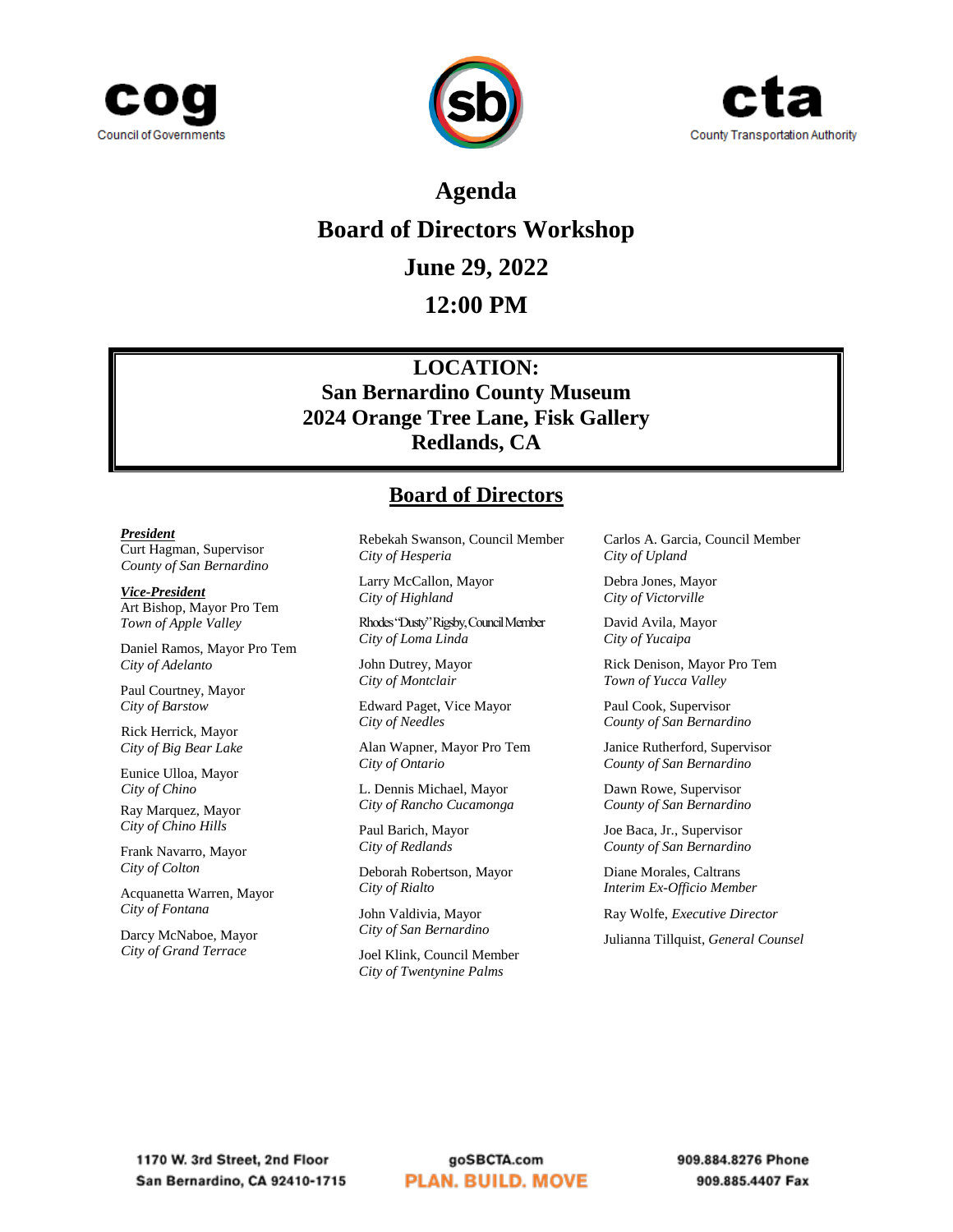## **San Bernardino County Transportation Authority San Bernardino Council of Governments**

### **AGENDA**

## **Board of Directors Workshop June 29, 2022**

## **\*\*\* 12:00 p.m.\*\*\* 2024 Orange Tree Lane, Fisk Gallery Redlands, CA**

**Items listed on the agenda are intended to give notice to members of the public of a general description of matters to be discussed or acted upon. The posting of the recommended actions does not indicate what action will be taken. The Board may take any action that it deems to be appropriate on the agenda item and is not limited in any way by the notice of the recommended action.**

## **CALL TO ORDER**

(Meeting Chaired by Curt Hagman)

- I. Pledge of Allegiance
- II. Attendance
- III. Public Comment

#### **1. Welcome Remarks - Curt Hagman, Board President**

- **2. Preview of Today's Workshop – Dr. Raymond W. Wolfe, Executive Director**
	- a. Introduction of staff
	- b. Purpose for the Measure I Workshop
	- c. Measure I Overview
	- d. Workshop Preview

#### **3. A Look Back – Presenters: Otis Greer, Director of Legislative and Public Affairs, and Andrea Zureick, Director of Fund Administration**

Review of Measure I (2010 – 2040) by Subarea:

- a. Projects (Completed/In-Process)
- b. Revenues/Expenditures
- c. Program Balances

#### **4. Legislative Considerations – Presenter: Delaney Hunter, California Advisors**

- a. Statutory requirements for passing local measures
- b. Recent policy considerations

#### **5. Transit Considerations – Presenter: Carrie Schindler, Deputy Executive Director**

a. Revenues for transit services (current/future)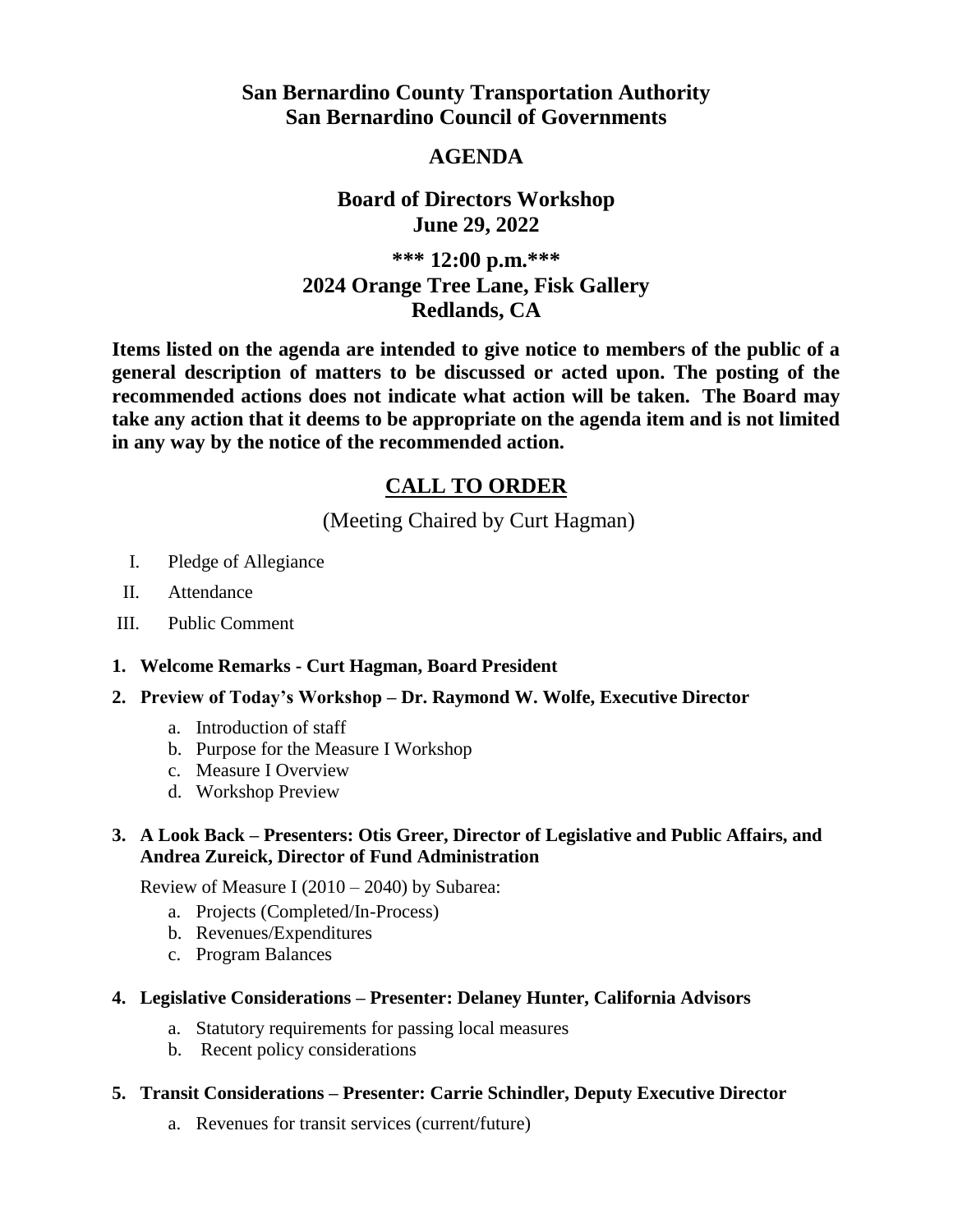**6. Tolling Policy Considerations – Presenter: Tim Byrne, Director Toll Operations** Review toll revenue policies.

#### **7. Strategic Plan Framework (Measure I 2010 – 2040) - Presenter: Otis Greer, Director of Legislative and Public Affairs**

- a) Review of the framework used to shape the current Measure I Ordinance.
- b) Implementation Strategies
- **8. Future Measure I Framework - Presenter: Dr. Raymond W. Wolfe, Executive Director** Review of potential framework, policy, and program needs for a future ordinance.
- **9. Board Discussion – Presenter: Tim Watkins, Chief of Legislative and Public Affairs** Discuss considerations for a future Measure.

#### **10. Next Steps/Recap of the Workshop - Presenter: Dr. Raymond W. Wolfe, Executive Director**

That the Board, acting as the San Bernardino County Transportation Authority and the San Bernardino Associated Governments:

Approve the establishment of a Measure I (3) Ad Hoc Committee, with a term end date of December 31, 2023; and provide direction to staff as appropriate.

## **ADJOURNMENT**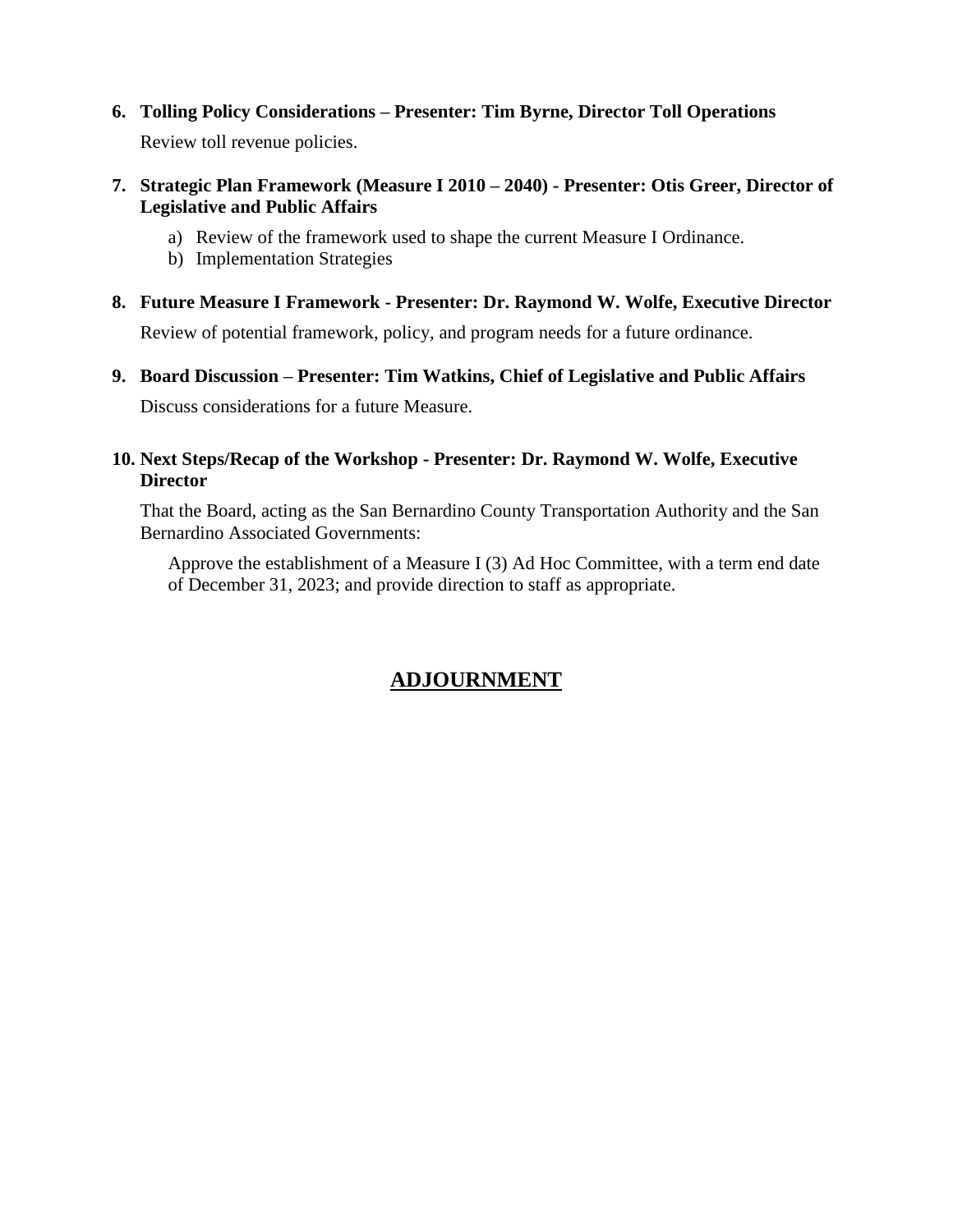#### **Meeting Procedures and Rules of Conduct**

**Meeting Procedures -** The Ralph M. Brown Act is the state law which guarantees the public's right to attend and participate in meetings of local legislative bodies. These rules have been adopted by the Board of Directors in accordance with the Brown Act, Government Code 54950 et seq., and shall apply at all meetings of the Board of Directors and PolicyCommittees.

**Accessibility –** During the COVID-19 crisis, meetings are being held virtually using webbased or telephone technologies. If accessibility assistance is needed in order to participate in the public meeting, requests should be made through the Clerk of the Board at least three (3) business days prior to the Board meeting. The Clerk can be reached by phone at (909) 884 8276 or via email at [clerkoftheboard@gosbcta.com.](mailto:clerkoftheboard@gosbcta.com)

**Agendas** – All agendas are posted at 1170 W. 3 rd Street, 1st Floor, San Bernardino at least 72 hours in advance of the meeting. Staff reports related to agenda items may be reviewed at the SBCTA offices located at 1170 W. 3<sup>rd</sup> Street, 2<sup>nd</sup> Floor, San Bernardino and our website: [www.gosbcta.com.](http://www.gosbcta.com/)

**Agenda Actions** – Items listed on both the "Consent Calendar" and "Discussion" contain recommended actions. The Board of Directors will generally consider items in the order l i s t e d on the agenda. However, items may be considered in any order. New agenda items can be added and action taken by two-thirds vote of the Board of Directors or unanimous vote of members present as provided in the Ralph M. Brown Act Government Code Sec. 54954.2(b).

**Closed Session Agenda Items** – Consideration of closed session items excludes members of the public. These items include issues related to personnel, pending litigation, labor negotiations and real estate negotiations. Prior to each closed session, the Chair will announce the subject matter of the closed session. If action is taken in closed session, the Chair may report the action to the public at the conclusion of the closed session.

**Public Testimony on an Item** – Public Comment may be submitted in writing to the Clerk of the Board via email at [clerkoftheboard@gosbcta.com.](mailto:clerkoftheboard@gosbcta.com) Written comments must acknowledge the Agenda Item number, and specify whether the commenter wishes the comment be included with the minutes or read into the record. Comments read into the record will be read for three minutes; if three minutes pass and there is comment still unread, the time will not be extended and the remaining comment will not be read. Public Comment must be submitted no later than 5:00 pm the day before the meeting. Members of the public are afforded an opportunity to speak on any listed item. Individuals wishing to address the Board of Directors or Policy Committee Members should indicate their request when Public Comment is called for during the meeting. This request to speak can be achieved by either using the 'Raise Hand' feature in Zoom platform or by verbally stating interest when the Chair calls for Public Comment. When recognized by the Chair, speakers should be prepared to announce their name for the record. In the interest of facilitating the business of the Board, speakers are limited to three (3) minutes on each item. Additionally, a twelve (12) minute limitation is established for the total amount of time any one individual may address the Board at any one meeting. The Chair or a majority of the Board may establish a different time limit as appropriate, and parties to agenda items shall not be subject to the time limitations. Members of the public requesting information be distributed to the Board of Directors must provide such information electronically to the Clerk of the Board via email at [clerkoftheboard@gosbcta.com](mailto:clerkoftheboard@gosbcta.com) no later than 5:00 pm the day before the meeting. The Consent Calendar is considered a single item, thus the three (3) minute rule applies. Consent Calendar items can be pulled at Board member request and will be brought up individually at the specified time in the agenda allowing further public comment on those items.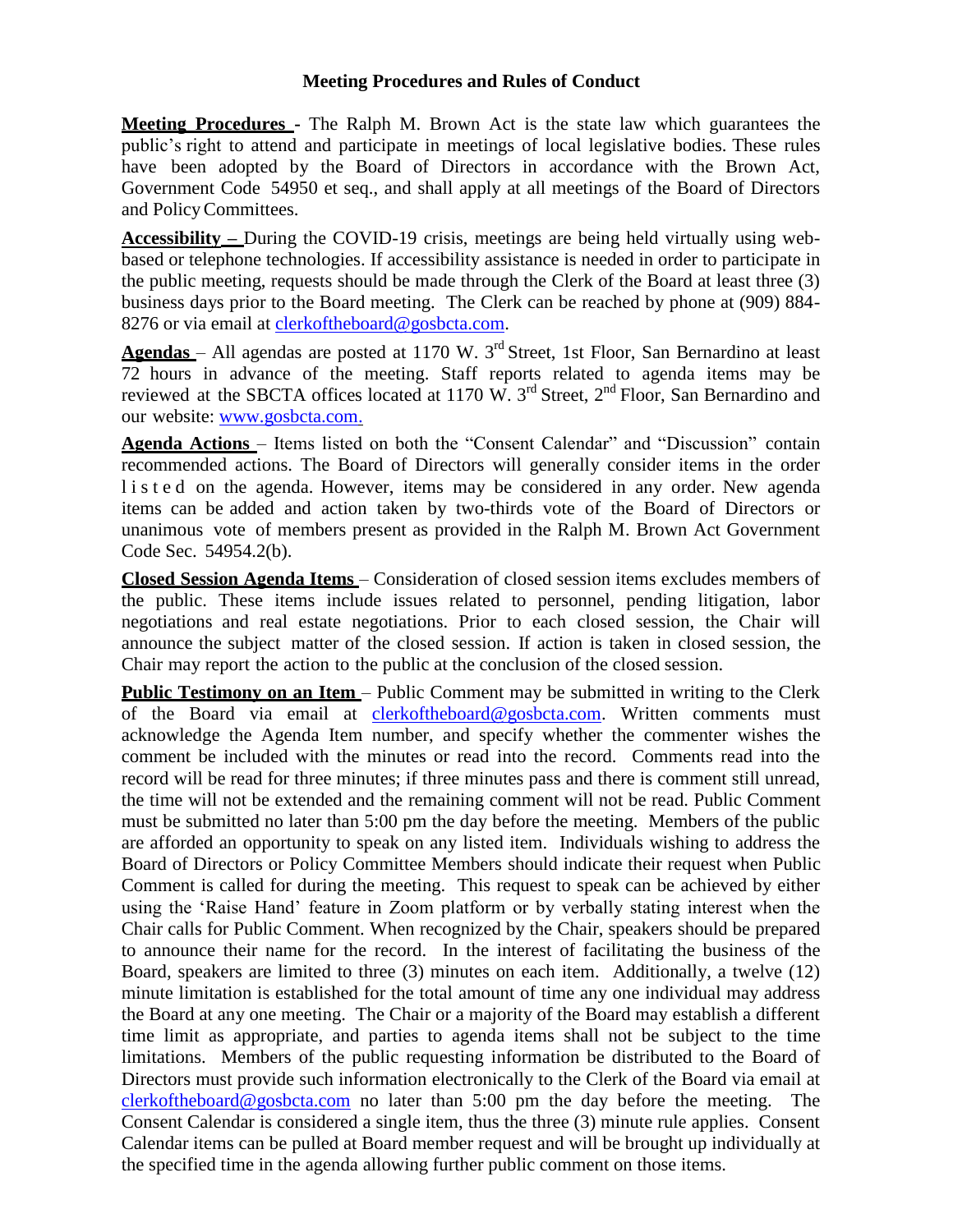**Agenda Times** – The Board is concerned that discussion take place in a timely and efficient manner. Agendas may be prepared with estimated times for categorical areas and certain topics to be discussed. These times may vary according to the length of presentation and amount of resulting discussion on agenda items.

**Public Comment** – At the end of the agenda, an opportunity is also provided for members of the public to speak on any subject within the Board's authority. Matters raised under "Public Comment" may not be acted upon at that meeting. "Public Testimony on any Item" still applies.

**Disruptive or Prohibited Conduct** – If any meeting of the Board is willfully disrupted by a person or by a group of persons so as to render the orderly conduct of the meeting impossible, the Chair may recess the meeting or order the person, group or groups of person willfully disrupting the meeting to be removed from the virtual meeting. Disruptive or prohibited conduct includes without limitation: addressing the Board without first being recognized, not addressing the subject before the Board, repetitiously addressing the same subject, posting profane or rude content in the virtual meeting environment, or otherwise preventing the Board from conducting its meeting in an orderly manner. Your cooperation is appreciated!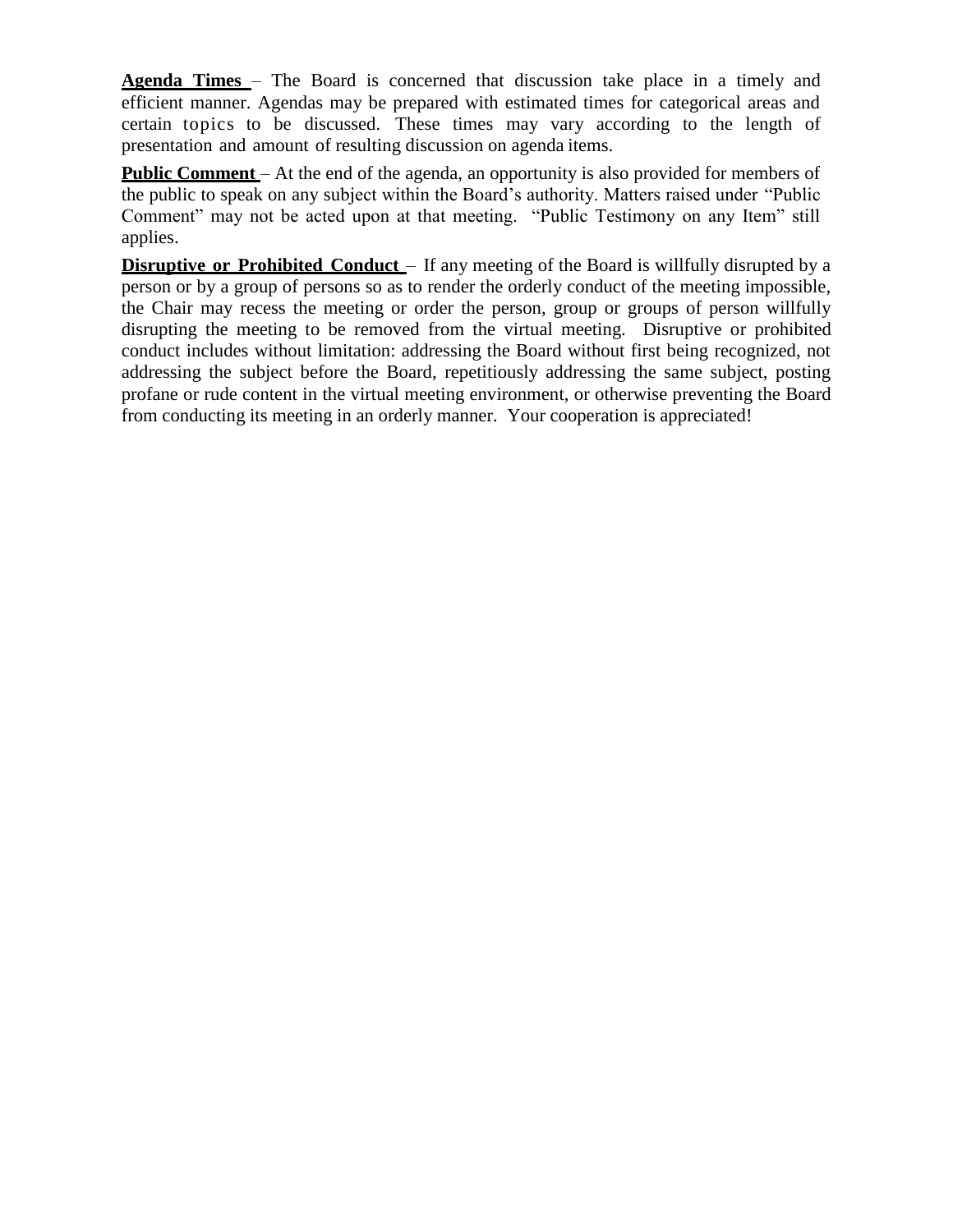# **General Practices for Conducting Meetings**

#### **Board of Directors and Policy Committees**

#### **Attendance.**

- The Chair of the Board or a Policy Committee (Chair) has the option of taking attendance by Roll Call or Self-Introductions. If attendance is taken by Roll Call, the Clerk of the Board will call out by jurisdiction or supervisorial district. The Member or Alternate will respond by stating his/her name. If attendance is by Self-Introduction, the Member or Alternate will state his/her name and jurisdiction or supervisorial district.
- A Member/Alternate, who arrives after attendance is taken, shall announce his/her name prior to voting on any item.
- A Member/Alternate, who wishes to leave the meeting after attendance is taken but before remaining items are voted on, shall announce his/her name and that he/she is leaving the meeting.

#### **Basic Agenda Item Discussion.**

- The Chair announces the agenda item number and states the subject.
- The Chair calls upon the appropriate staff member or Board Member to report on the item.
- The Chair asks members of the Board/Committee if they have any questions or comments on the item. General discussion ensues.
- The Chair calls for public comment based on "Request to Speak" forms which may be submitted.
- Following public comment, the Chair announces that public comment is closed and asks if there is any further discussion by members of the Board/Committee.
- The Chair calls for a motion from members of the Board/Committee.
- Upon a motion, the Chair announces the name of the member who makes the motion. Motions require a second by a member of the Board/Committee. Upon a second, the Chair announces the name of the Member who made the second, and the vote is taken.
- The "aye" votes in favor of the motion shall be made collectively. Any Member who wishes to oppose or abstain from voting on the motion, shall individually and orally state the Member's "nay" vote or abstention. Members present who do not individually and orally state their "nay" vote or abstention shall be deemed, and reported to the public, to have voted "aye" on the motion.

#### **The Vote as specified in the SANBAG Bylaws.**

- Each Member of the Board of Directors shall have one vote. In the absence of the official representative, the alternate shall be entitled to vote. (Board of Directors only.)
- Voting may be either by voice or roll call vote. A roll call vote shall be conducted upon the demand of five official representatives present, or at the discretion of the presiding officer.

#### **Amendment or Substitute Motion.**

- Occasionally a Board Member offers a substitute motion before the vote on a previous motion. In instances where there is a motion and a second, the maker of the original motion is asked if he or she would like to amend his or her motion to include the substitution or withdraw the motion on the floor. If the maker of the original motion does not want to amend or withdraw, the substitute motion is voted upon first, and if it fails, then the original motion is considered.
- Occasionally, a motion dies for lack of a second.